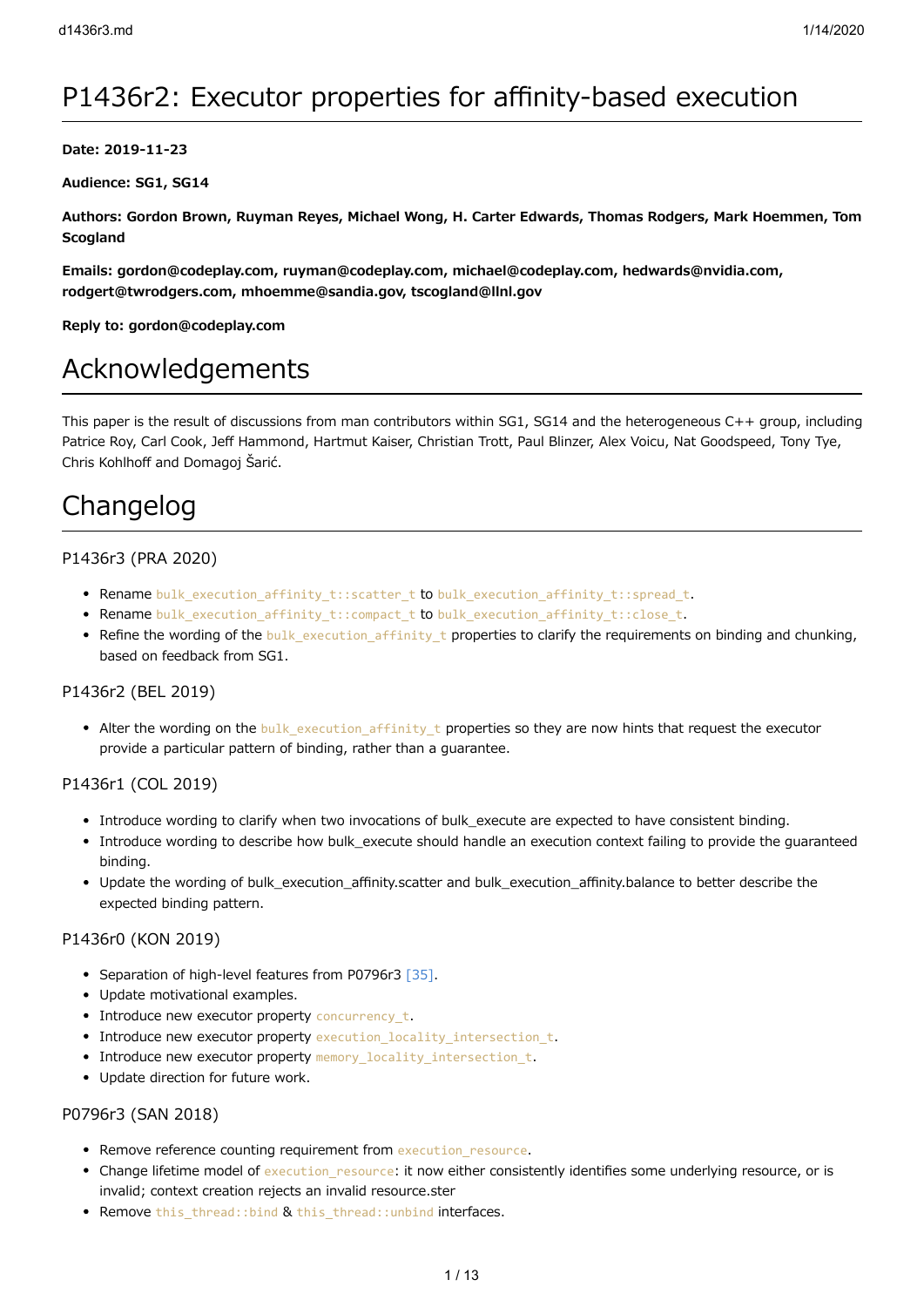#### d1436r3.md 1/14/2020

- Make execution resources iterable by replacing execution resource::resources with execution resource::begin and execution resource::end.
- Add size and operator<sup>[]</sup> for execution resource.
- Rename this system::get resources to this system::discover topology.
- Introduce memory resource to represent the memory component of a system topology.
- Remove can\_place\_memory and can\_place\_agents from the execution\_resource as these are no longer required.
- Remove memory resource and allocator from the execution context as these no longer make sense.
- Update the wording to describe how execution resources and memory resources are structured.
- Refactor affinity query to be between an execution resource and a memory resource.

## P0796r2 (RAP 2018)

- Introduce a free function for retrieving the execution resource underlying the current thread of execution.
- Introduce this thread::bind & this thread::unbind for binding and unbinding a thread of execution to an execution resource.
- Introduce bulk execution affinity executor properties for specifying affinity binding patterns on bulk execution functions.

#### P0796r1 (JAX 2018)

- Introduce proposed wording.
- Based on feedback from SG1, introduce a pair-wise interface for querying the relative affinity between execution resources.
- Introduce an interface for retrieving an allocator or polymorphic memory resource.
- Based on feedback from SG1, remove requirement for a hierarchical system topology structure, which doesn't require a root resource.

#### P0796r0 (ABQ 2017)

- Initial proposal.
- Enumerate design space, hierarchical affinity, issues to the committee.

# Abstract

This paper is the result of a request from SG1 at the 2018 San Diego meeting to split P0796: Supporting Heterogeneous & Distributed Computing Through Affinity [\[35\]](http://wg21.link/p0796) into two separate papers, one for the high-level interface and one for the lowlevel interface. This paper focusses on the high-level interface: a series of properties for querying affinity relationships and requesting affinity on work being executed. P0437 will focus on the low-level interface: a mechanism for discovering the topology and affinity properties of a given system, however this paper was not submitted in this mailing.

The aim of this paper is to provide a number of executor properties that if supported allow the user of an executor to query and manipulate the binding of *execution agents* and the underlying *execution resources* of the *threads of execution* they are run on.

# Motivation

*Affinity* refers to the "closeness" in terms of memory access performance, between running code, the hardware execution resource on which the code runs, and the data that the code accesses. A hardware execution resource has "more affinity" to a part of memory or to some data, if it has lower latency and/or higher bandwidth when accessing that memory / those data.

On almost all computer architectures, the cost of accessing different data may differ. Most computers have caches that are associated with specific processing units. If the operating system moves a thread or process from one processing unit to another, the thread or process will no longer have data in its new cache that it had in its old cache. This may make the next access to those data slower. Many computers also have a Non-Uniform Memory Architecture (NUMA), which means that even though all processing units see a single memory in terms of programming model, different processing units may still have more affinity to some parts of memory than others. NUMA exists because it is difficult to scale non-NUMA memory systems to the performance needed by today's highly parallel computers and applications.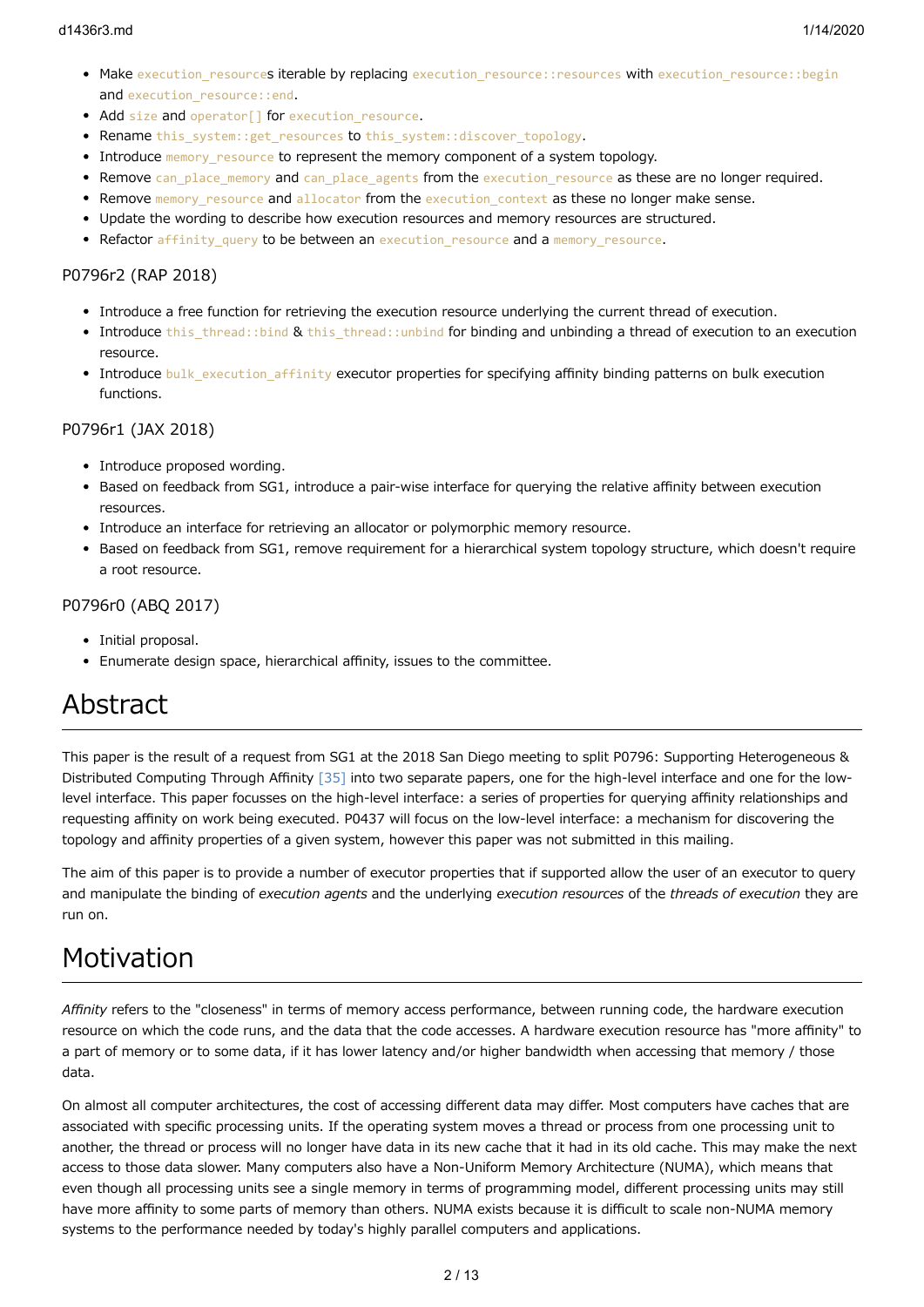One strategy to improve applications' performance, given the importance of affinity, is processor and memory *binding*. Keeping a process bound to a specific thread and local memory region optimizes cache affinity. It also reduces context switching and unnecessary scheduler activity. Since memory accesses to remote locations incur higher latency and/or lower bandwidth, control of thread placement to enforce affinity within parallel applications is crucial to fuel all the cores and to exploit the full performance of the memory subsystem on NUMA computers.

Operating systems (OSes) traditionally take responsibility for assigning threads or processes to run on processing units. However, OSes may use high-level policies for this assignment that do not necessarily match the optimal usage pattern for a given application. Application developers must leverage the placement of memory and *placement of threads* for best performance on current and future architectures. For C++ developers to achieve this, native support for *placement of threads and memory* is critical for application portability. We will refer to this as the *affinity problem*.

The affinity problem is especially challenging for applications whose behavior changes over time or is hard to predict, or when different applications interfere with each other's performance. Today, most OSes already can group processing units according to their locality and distribute processes, while keeping threads close to the initial thread, or even avoid migrating threads and maintain first touch policy. Nevertheless, most programs can change their work distribution, especially in the presence of nested parallelism.

Frequently, data are initialized at the beginning of the program by the initial thread and are used by multiple threads. While some OSes automatically migrate threads or data for better affinity, migration may have high overhead. In an optimal case, the OS may automatically detect which thread access which data most frequently, or it may replicate data which are read by multiple threads, or migrate data which are modified and used by threads residing on remote locality groups. However, the OS often does a reasonable job, if the machine is not overloaded, if the application carefully uses first-touch allocation, and if the program does not change its behavior with respect to locality.

The affinity interface we propose should help computers achieve a much higher fraction of peak memory bandwidth when using parallel algorithms. In the future, we plan to extend this to heterogeneous and distributed computing. This follows the lead of OpenMP [\[2\]](https://link.springer.com/chapter/10.1007/978-3-642-30961-8_2), which has plans to integrate its affinity model with its heterogeneity model [3]. (One of the authors of this document participated in the design of OpenMP's affinity model.)

## Motivational examples

To identify the requirements for supporting affinity we have looked at a number of use cases where affinity between memory locality and execution can provide better performance.

Consider the following code example *(Listing 1)* where the C++17 parallel STL algorithm for each is used to modify the elements of a std::vector data on an *executor* that will execute on a NUMA system with a number of CPU cores. However the memory is allocated by the std::vector default allocator immediately during the construction of data on memory local to the calling thread of execution. This means that the memory allocated for data may have poor locality to all of the NUMA regions on the system, other than the one in which the constructor executed. Therefore, accesses in the parallel for each made by threads in other NUMA regions will incur high latency. In this example, this is avoided by migrating data to have better affinity with the NUMA regions on the system using an *executor* with the bulk\_execution\_affinity.spread property applied, before it is accessed by the for each. Note that a mechanism for migration is not yet specified in this paper, so this example currently uses an arbitrary vendor API, vendor api::migrate. Our intention is that a future revision of this paper will specify a standard mechanism for migration

```
// NUMA executor representing N NUMA regions.
numa_executor exec;
// Storage required for vector allocated on construction local to current thread
// of execution, (N == 0).
std::vector<float> data(N * SIZE);
// Require the NUMA executor to bind its migration of memory to the underlying
// memory resources in a spread pattern.
auto affinityExec = std::execution::require(exec,
 bulk execution affinity.spread);
// Migrate the memory allocated for the vector across the NUMA regions in a
// spread pattern.
vendor api::migrate(data, affinityExec);
```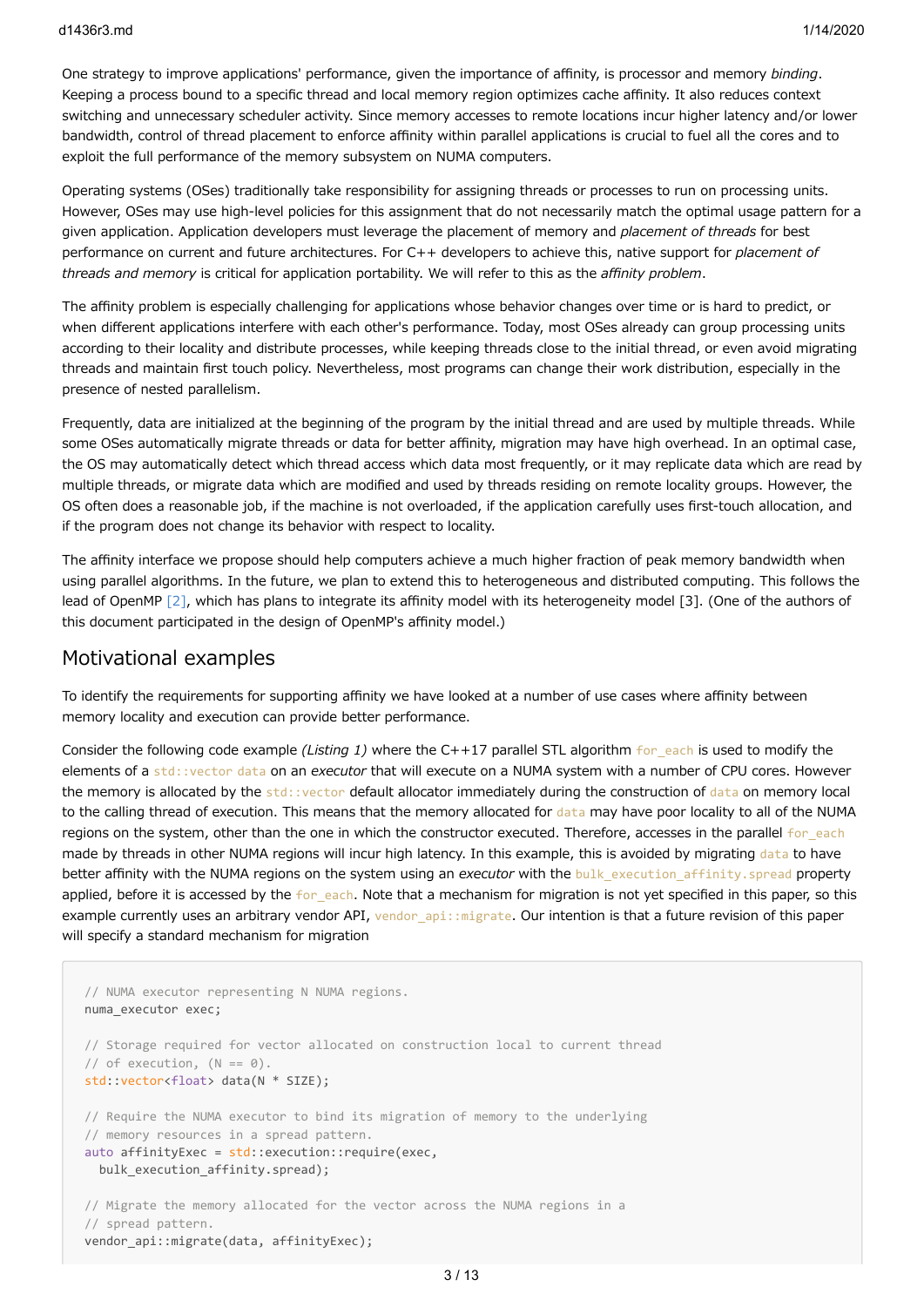```
// Placement of data is local to NUMA region 0, so data for execution on other
// NUMA nodes must is migrated when accessed.
std::for_each(std::execution::par.on(affinityExec), std::begin(data),
   std::end(data), [=](float &value) { do_something(value): });
```
#### *Listing 1: Migrating previously allocated memory.*

Now consider a similar code example *(Listing 2)* where again the C++17 parallel STL algorithm for each is used to modify the elements of a std::vector data on an *executor* that will execute on a NUMA system with a number of CPU cores. However, instead of migrating data to have affinity with the NUMA regions, data is allocated within a bulk execution by an *executor* with the bulk execution affinity.spread property applied so that data is allocated with affinity. Then when the for each is called with the same executor, data maintains its affinity with the NUMA regions.

```
// NUMA executor representing N NUMA regions.
numa_executor exec;
// Reserve space in a vector for a unique_ptr for each index in the bulk
// execution.
std::vector<std::unique_ptr<float[SIZE]>> data{};
data.reserve(N);
// Require the NUMA executor to bind its allocation of memory to the underlying
// memory resources in a spread pattern.
auto affinityExec = std::execution::require(exec,
  bulk_execution_affinity.spread);
// Launch a bulk execution that will allocate each unique_ptr in the vector with
// locality to the nearest NUMA region.
affinityExec.bulk execute([&](size t id) {
  data[id] = std::make_unique<float>(); }, N, sharedFactory);
// Execute a for each using the same executor so that each unique ptr in the
// vector maintains its locality.
std::for each(std::execution::par.on(affinityExec), std::begin(data),
   std::end(data), [=](float &value) { do_something(value): });
```
*Listing 2: Aligning memory and process affinity.*

# Background Research

In this paper we describe the problem space of affinity for C++, the various challenges which need to be addressed in defining a partitioning and affinity interface for C++, and some suggested solutions. These include:

- How to migrate memory work and memory allocations between execution resources.
- How to query affinity properties between different *executors*.
- How to bind execution and allocation particular *executors*.

Wherever possible, we also evaluate how an affinity-based solution could be scaled to support both distributed and heterogeneous systems.

# State of the art

The *affinity problem* existed for some time, and there are a number of third-party libraries and standards which provide APIs to solve the problem. In order to standardize this process for C++, we must carefully look at all of these approaches and identify which ideas are suitable for adoption into C++. Below is a list of the libraries and standards from which this proposal will draw:

- Portable Hardware Locality [\[4\]](https://www.open-mpi.org/projects/hwloc/)
- $\bullet$  SYCL 1.2 [\[5\]](https://www.khronos.org/registry/SYCL/specs/sycl-1.2.1.pdf)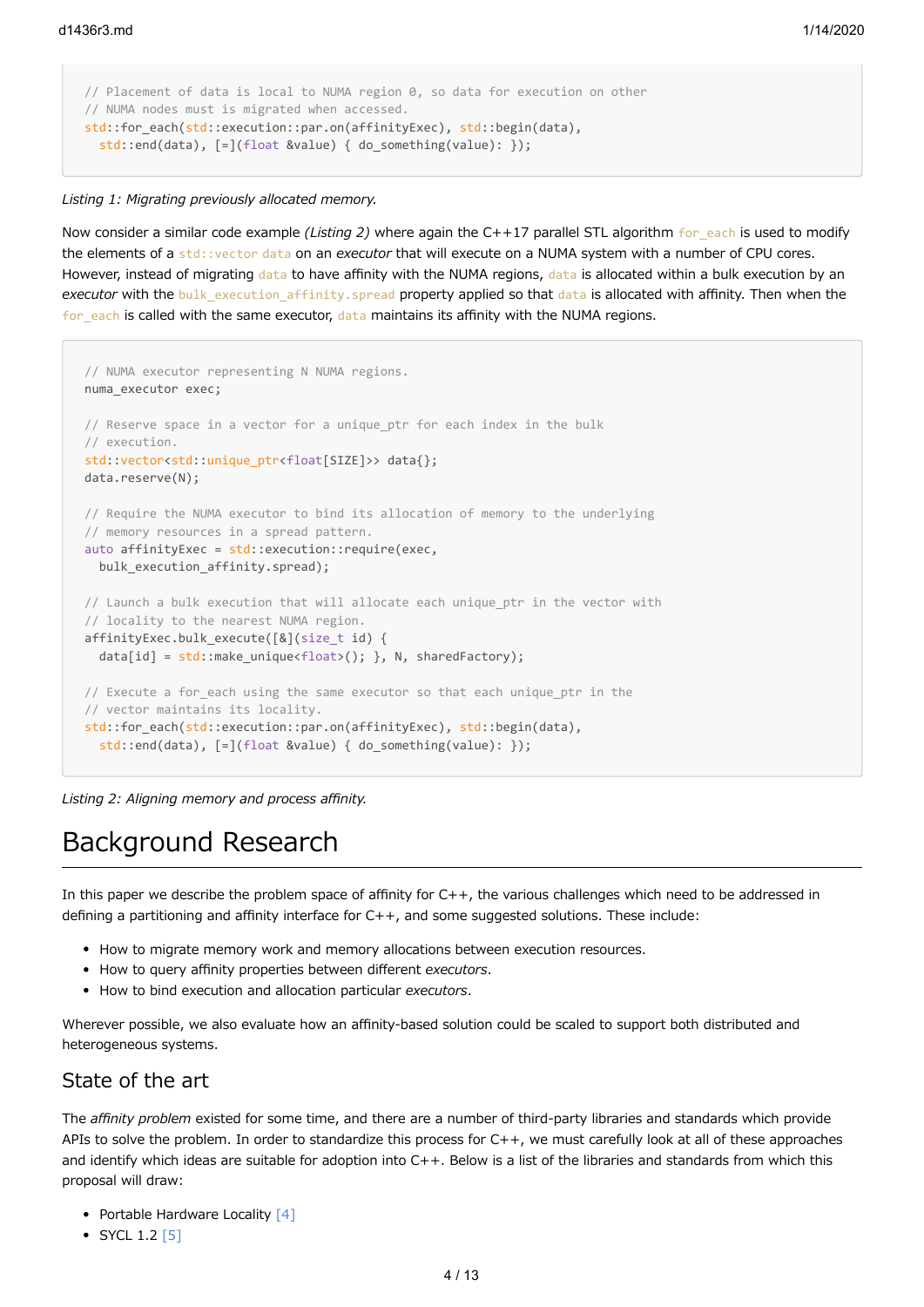- $\bullet$  OpenCL 2.2 [\[6\]](https://www.khronos.org/registry/OpenCL/specs/opencl-2.2.pdf)
- $·$  HSA [\[7\]](http://www.hsafoundation.com/standards/)
- OpenMP  $5.0$   $[8]$
- cpuaff  $[9]$
- Persistent Memory Programming [\[10\]](http://pmem.io/)
- $\bullet$  MEMKIND [\[11\]](https://github.com/memkind/memkind)
- $\bullet$  Solaris pbind() [\[12\]](https://docs.oracle.com/cd/E26502_01/html/E29031/pbind-1m.html)
- Linux sched setaffinity()  $[13]$
- Windows SetThreadAffinityMask() [\[14\]](https://msdn.microsoft.com/en-us/library/windows/desktop/ms686247(v=vs.85).aspx)
- Chapel  $[15]$
- $X10 [16]$  $X10 [16]$
- $\bullet$  UPC++ [\[17\]](https://bitbucket.org/berkeleylab/upcxx/wiki/Home)
- $\bullet$  TBB [\[18\]](https://www.threadingbuildingblocks.org/)
- $\bullet$  HPX [\[19\]](https://github.com/STEllAR-GROUP/hpx)
- MADNESS [\[20\]](https://github.com/m-a-d-n-e-s-s/madness)[\[32\]](http://dx.doi.org/10.1137/15M1026171)

Libraries such as the [Portable Hardware Locality \(hwloc\) library](https://www.open-mpi.org/projects/hwloc/) provide a low-level of hardware abstraction, and offer a solution for the portability problem by supporting many platforms and operating systems. This and similar approaches use a tree structure to represent details of CPUs and the memory system. However, even some current systems cannot be represented correctly by a tree, if the number of hops between two sockets varies between socket pairs  $[2]$ .

Some systems give additional user control through explicit binding of threads to processors through environment variables consumed by various compilers, system commands, or system calls. Examples of system commands include Linux's taskset and numactl, and Windows' start /affinity. System call examples include Solaris' pbind(), Linux's sched\_setaffinity(), and Windows' SetThreadAffinityMask().

# Relative affinity of execution resources

In order to make decisions about where to place execution or allocate memory in a given *system's resource topology*, it is important to understand the concept of affinity between different hardware and software resources. This is usually expressed in terms of latency between two resources. Distance does not need to be symmetric in all architectures. The relative position of two components in a system's topology does not necessarily indicate their affinity. For example, two cores from two different CPU sockets may have the same latency to access the same NUMA memory node.

This can be scaled to heterogeneous and distributed systems, as the relative affinity between components can apply to discrete heterogeneous and distributed systems as well.

# Inaccessible memory

The initial solution proposed by this paper may only target systems with a single addressable memory region. It may therefore exclude certain heterogeneous devices such as some discrete GPUs. However, in order to maintain a unified interface going forward, the initial solution should consider these devices and be able to scale to support them in the future.

# Proposal

# Overview

In this paper we propose executor properties that can be used for querying the affinity between different hardware and software resources within a system available that are available to executors and to require binding of *execution agents* to the underlying hardware or software resources in order to achieve performance through data locality. These properties provide a low granularity and is aimed at users who may have little or no knowledge of the system architecture.

The interface described in this paper builds on the existing interface for executors and execution contexts defined in the executors proposal [\[22\].](http://wg21.link/p0443)

# Execution resources

An *execution resource* represents an abstraction of a hardware or software layer that guarantees a particular set of affinity properties, where the level of abstraction is implementation-defined. An implementation is permitted to migrate any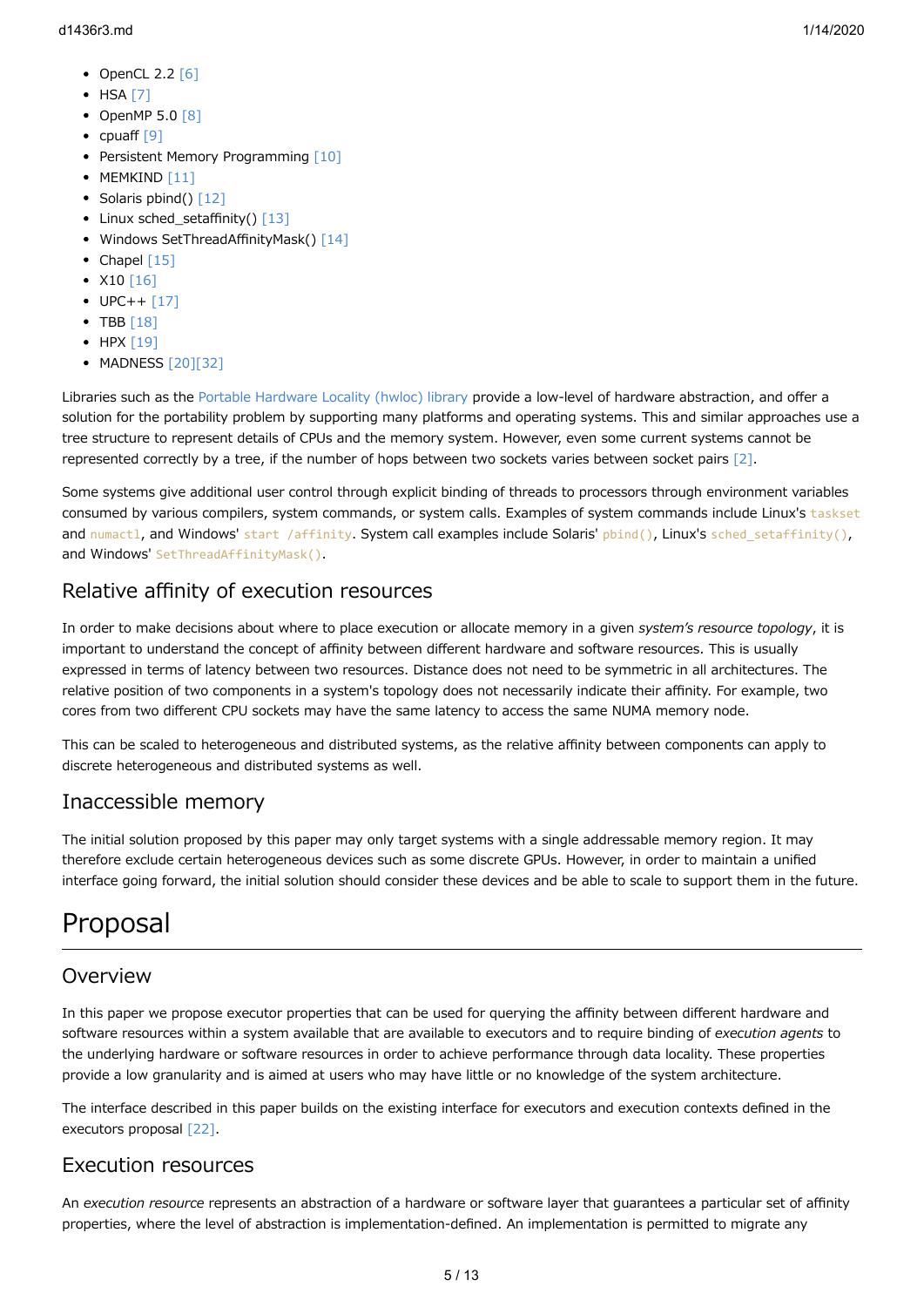underlying resources providing it guarantees the affinity properties remain consistent. This allows freedom for the implementor but also consistency for users.

If an *execution resource* is valid, then it must always point to the same underlying thing. For example, a *resource* cannot first point to one CPU core, and then suddenly point to a different CPU core. An *execution context* can thus rely on properties like binding of operating system threads to CPU cores. However, the "thing" to which an *execution resource* points may be a dynamic, possibly a software-managed pool of hardware. Here are three examples of this phenomenon:

- 1. The "hardware" may actually be a virtual machine (VM). At any point, the VM may pause, migrate to different physical hardware, and resume. If the VM presents the same virtual hardware before and after the migration, then the *resources* that an application running on the VM sees should not change.
- 2. The OS may maintain a pool of a varying number of CPU cores as a shared resource among different user-level processes. When a process stops using the resource, the OS may reclaim cores. It may make sense to present this pool as an *execution resource*.
- 3. A low-level device driver on a laptop may switch between a "discrete" GPU and an "integrated" GPU, depending on utilization and power constraints. If the two GPUs have the same instruction set and can access the same memory, it may make sense to present them as a "virtualized" single *execution resource*.

In summary, an *execution resource* either identifies a thing uniquely, or harmlessly points to nothing.

## Header <execution> synopsis

Below *(Listing 3)* is a proposed extension to the <execution> header.

```
namespace std {
namespace experimental {
namespace execution {
// Bulk execution affinity properties
struct bulk execution affinity t;
constexpr bulk execution affinity t bulk execution affinity;
// Concurrency property
struct concurrency_t;
constexpr concurrency t concurrency;
// Execution locality intersection property
struct execution_locality_intersection_t;
constexpr execution locality intersection t<DestExecutor>;
// Memory locality intersection property
struct memory locality intersection t;
constexpr memory locality intersection t memory locality intersection;
} // execution
} // experimental
} // std
```
*Listing 3: Header synopsis*

# Bulk execution affinity properties

We propose an executor property group called bulk execution affinity which contains the nested properties none, balanced, spread and close. Each of these properties, if applied to an *executor* provides a hint to the executor that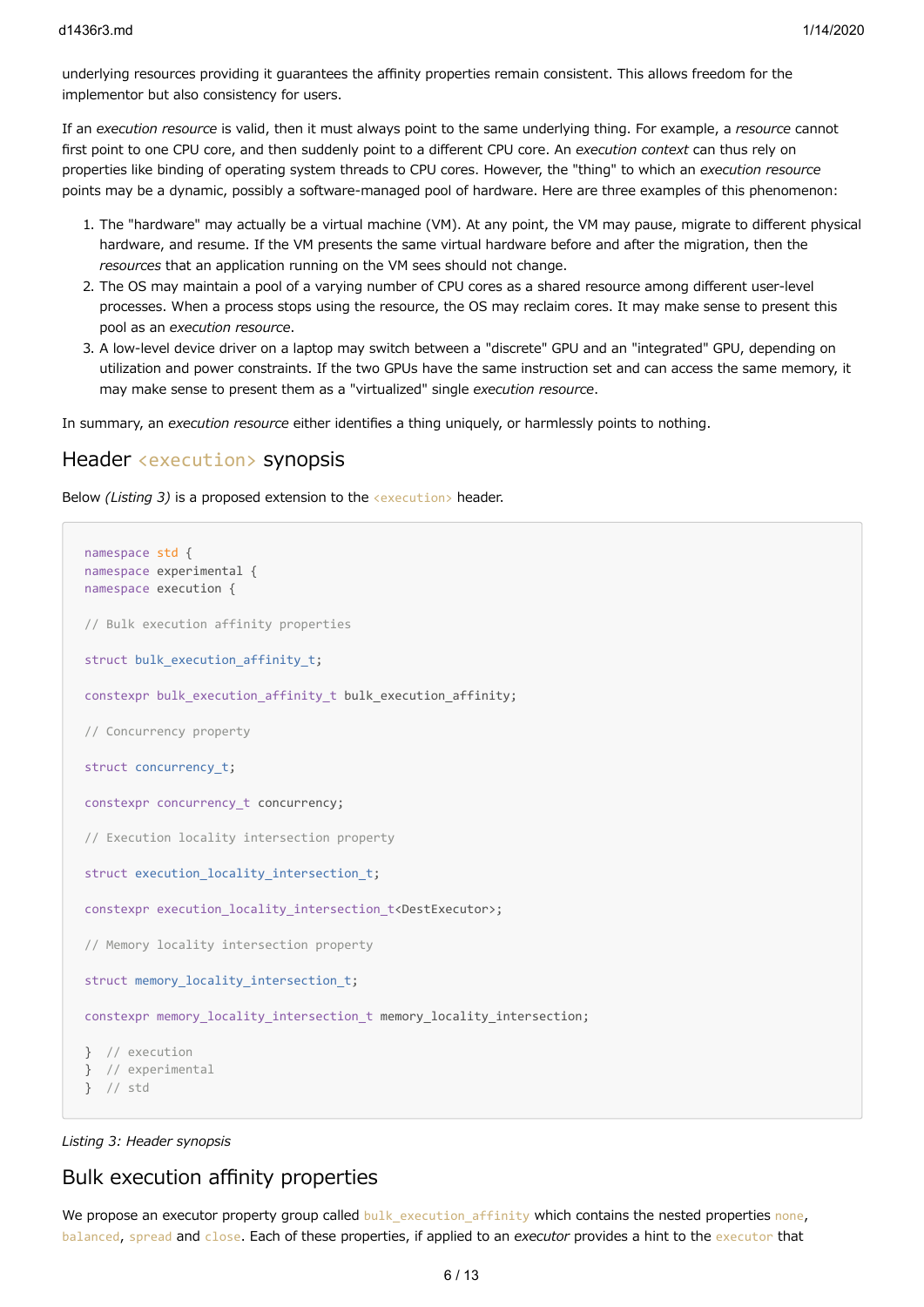#### d1436r3.md 1/14/2020

requests a particular binding of *execution agents* to the *execution resources* associated with the *executor* in a particular pattern.

#### Example

Below is an example *(Listing 4)* of executing a parallel task over 8 threads using bulk execute, with the affinity binding bulk\_execution\_affinity.spread. We request affinity binding using prefer and then check to see if the executor is able to support it using query.

```
{
  bulk executor exec;
   auto affExec = execution::prefer(exec,
   execution::bulk execution affinity.spread);
   if (execution::query(affExec, execution::bulk_execution_affinity.spread)) {
    std::cout << "bulk execute using bulk execution affinity.spread"
       << std::endl;
   }
  execution::bulk execute(affExec, [](std::size t i) {
     func(i);
   }, 8);
}
```
*Listing 4: Example of using the bulk\_execution\_affinity property*

#### Proposed Wording

The bulk execution affinity t properties are a group of mutually exclusive behavioral properties (as defined in P0443 [\[22\]](http://wg21.link/p0443)) which provide a hint to the *executor* to, if possible, bind the *execution agents* created by a bulk invocation from an *executor*, to the underlying *execution resources* in a particular pattern relative to their physical closeness.

The bulk\_execution\_affinity\_t nested properties are defined using the following terms of art:

- *Available concurrency*; which is defined the number of *execution resources* available to an *executor* which can be bound to *execution agents* concurrently, assuming no contention.
- *Locality distance*; which is defined an implementation-defined metric for measuring the relative affinity between *execution resources* whereby *execution resources* with a lower *locality distance* are likely to have similar latency in memory access operations, for a given memory location.

The bulk execution affinity t nested properties also refer to the subdivision of *execution resources*, which is an implementation-defined method of subdividing the *available concurrency*, generally based on groupings of *execution resources* with the lowest *locality distance* to each other.

[*Note:* An alternative term of art for *locality distance* could be *locality interference*. *--end note*]

The bulk\_execution\_affinity\_t property provides nested property types and objects as described below, where:

- $\bullet$  e denotes an executor object of type  $E_1$
- $\bullet$  f denotes a function object of type  $F&&&&&\text{.}$
- s denotes a shape object of type execution::executor\_shape<E>,
- $\bullet$  sf denotes a function object of type  $SF$ , and
- a call to execution::bulk\_execute(e, f, s) creates a consecutive sequence of work-items from 0 to s-1, mapped to the available concurrency of  $e$ , that is a number of execution resources, which are subdivided in some implementation-defined way.

| <b>Nested Property Type</b> | <b>Nested Property Name</b> | Requirements |
|-----------------------------|-----------------------------|--------------|
|                             |                             |              |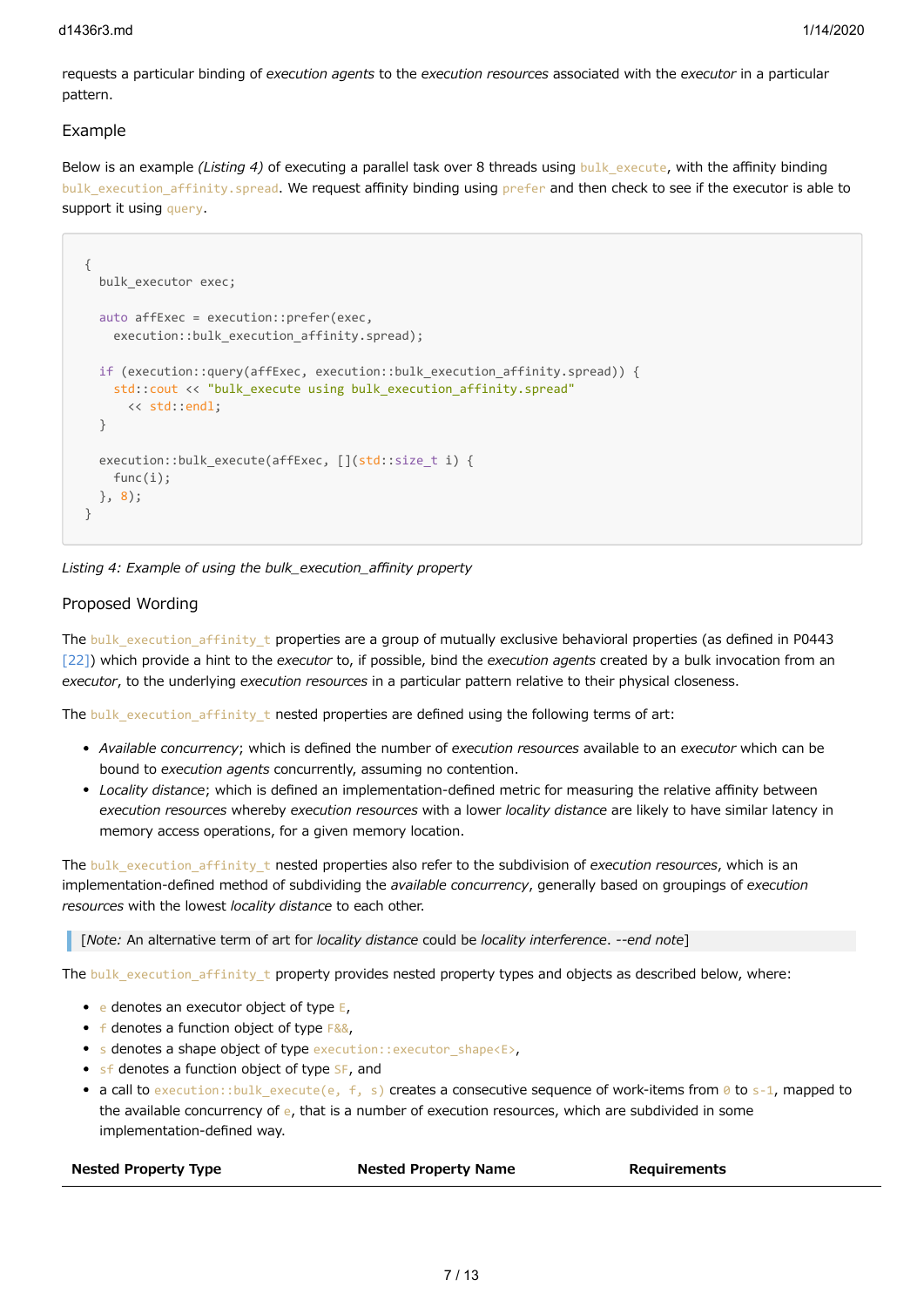| <b>Nested Property Type</b>         | <b>Nested Property Name</b>     | Requirements                                                                                                                                                                                                                                                                                                                                                                                                                                                                                                                                                                                                                                                                                                                                                   |
|-------------------------------------|---------------------------------|----------------------------------------------------------------------------------------------------------------------------------------------------------------------------------------------------------------------------------------------------------------------------------------------------------------------------------------------------------------------------------------------------------------------------------------------------------------------------------------------------------------------------------------------------------------------------------------------------------------------------------------------------------------------------------------------------------------------------------------------------------------|
| bulk_execution_affinity_t::none_t   | bulk execution affinity t::none | A call to<br>execution::bulk_execute(e, f, s)<br>is not required to bind the created<br>execution agents for the work-items<br>of the iteration space specified by s<br>to execution resources.                                                                                                                                                                                                                                                                                                                                                                                                                                                                                                                                                                |
| bulk_execution_affinity_t::spread_t | bulk_execution_spread_t::spread | A call to e.bulk_execute(f, s, sf)<br>should aim to bind the created<br>execution agents for the work-items<br>of the iteration space specified by s<br>to execution resources such that the<br>average locality distance of adjacent<br>work-items in the same subdivision<br>of the available concurrency is<br>maximized and the average locality<br>distance of adjacent work-items in<br>different subdivisions of the available<br>concurrency is maximized. The<br>binding of all execution agents to all<br>execution resources must not result<br>in the difference between the number<br>of execution agents assigned to any<br>execution resources being greater<br>than $1$ .<br>If e is not able to fulfil this aim the it<br>should fall back to |
|                                     |                                 | bulk_execution_affinity_t::none_t                                                                                                                                                                                                                                                                                                                                                                                                                                                                                                                                                                                                                                                                                                                              |
| bulk_execution_affinity_t::close_t  | bulk_execution_close_t::close   | A call to e.bulk_execute(f, s, sf)<br>should aim to bind the created<br>execution agents for the work-items<br>of the iteration space specified by s<br>to execution resources such that the<br>average locality distance between<br>adjacent work-items is minimized.<br>The binding of all execution agents to<br>all execution resources must not<br>result in the difference between the<br>number of execution agents assigned<br>to any execution resources being<br>greater than 1.                                                                                                                                                                                                                                                                     |
|                                     |                                 | If e is not able to fulfil this aim the it<br>should fall back to<br>bulk_execution_affinity_t::none_t.                                                                                                                                                                                                                                                                                                                                                                                                                                                                                                                                                                                                                                                        |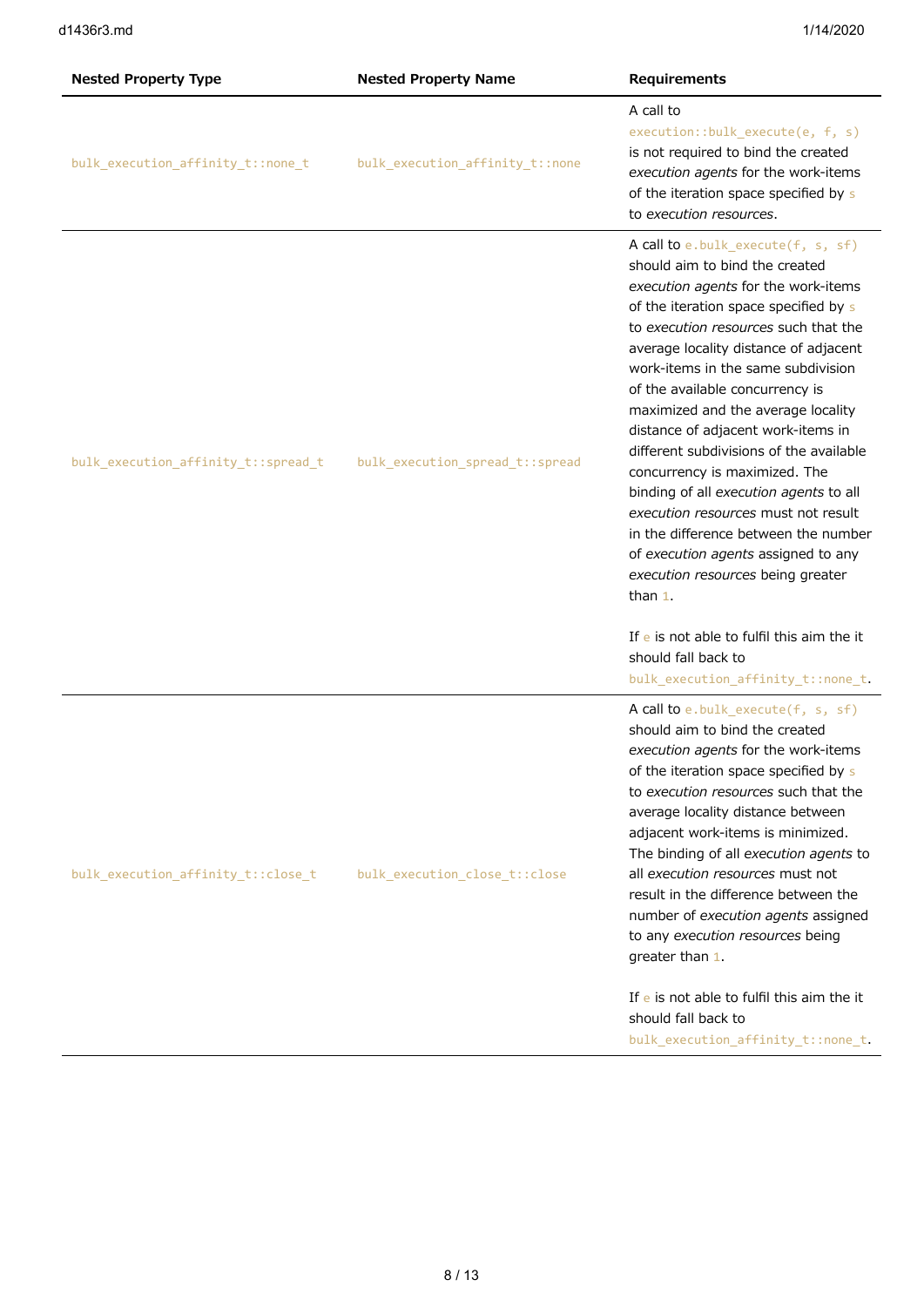#### **Nested Property Type Nested Property Name Requirements**

A call to e.bulk\_execute(f, s, sf) should aim to bind the created *execution agents* for the work-items of the iteration space specified by s to *execution resources* such that the average locality distance of adjacent work-items in the same subdivision of the available concurrency is minimized and the average locality distance of adjacent work-items in different subdivisions of the available concurrency is maximized. The binding of all *execution agents* to all *execution resources* must not result in the difference between the number of *execution agents* assigned to any *execution resources* being greater than 1.

If e is not able to fulfil this aim the it should fall back to bulk execution affinity t::none t.

[*Note:* Note: The subdivision of the available concurrency is implementation-defined. *--end note*]

bulk\_execution\_affinity\_t::balanced\_t bulk\_execution\_balanced\_t::balanced

[*Note:* Note: If the number of work-items specified by s is larger than the available concurrency, the manner in which that iteration space is subdivided into a consecutive sequence of work-items is implementation-defined. *--end note*]

[*Note:* It's expected that the default value of bulk\_execution\_affinity\_t for most executors be bulk execution affinity t::none t. --end note]

[*Note:* If two *executors* e1 and e2 invoke a bulk execution function in order, where execution::query(e1,  $execution::context) == query(e2, execution::context)$  is true and execution:: $query(e1,$ execution::bulk\_execution\_affinity) == query(e2, execution::bulk\_execution\_affinity) is false, this will likely result in e1 binding *execution agents* if necessary to achieve the requested affinity pattern and then e2 rebinding to achieve the new affinity pattern. Rebinding *execution agents* to *execution resources* may take substantial time and may affect performance of subsequent code. *--end note*]

# Concurrency property

We propose a query-only executor property called concurrency\_t which returns the maximum potential concurrency available to *executor*.

## Example

Below is an example *(Listing 5)* of querying an executor for the maximum concurrency it can provide via concurrency.

```
{
   executor exec;
   auto maxConcurrency = execution::query(exec, execution::concurrency);
}
```
*Listing 5: Example of using the concurrency property*

## Proposed Wording

The concurrency\_t property *(Listing 6)* is a query-only property as defined in P0443 [\[22\].](http://wg21.link/p0443)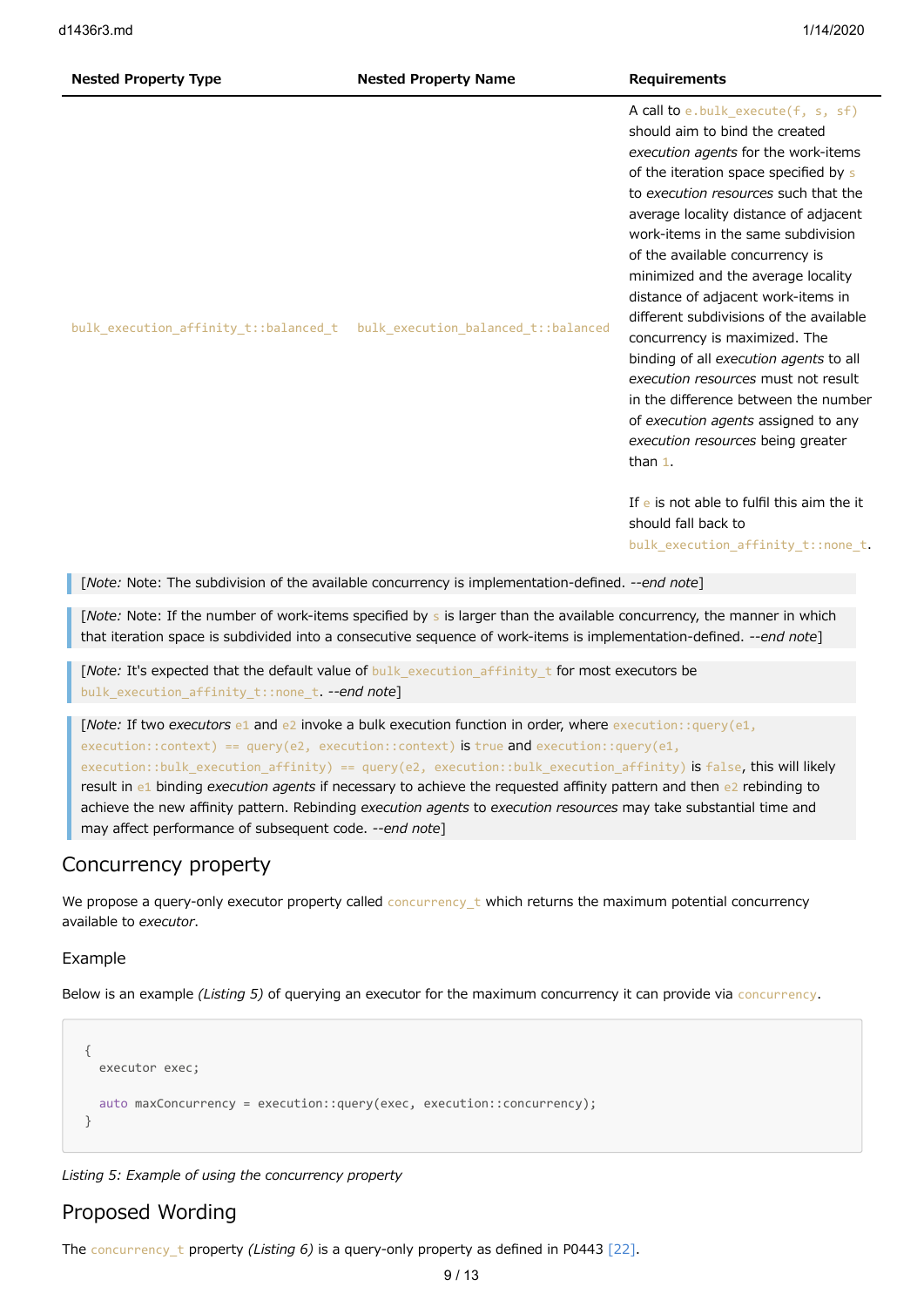```
struct concurrency_t
{
  static constexpr bool is requirable = false:
   static constexpr bool is_preferable = false;
 using polymorphic query result type = size t;
  template<class Executor>
    static constexpr decltype(auto) static query v
       = Executor::query(concurrency_t());
};
```
*Listing 6: Proposed specification for concurrency\_t*

The concurrency t property can be used only with query, which returns the maximum potential concurrency available to the executor. If the value is not well defined or not computable,  $\theta$  is returned.

The value returned from execution::query(e, concurrency\_t), where e is an executor, shall not change between invocations.

[*Note:* The expectation here is that the maximum available concurrency for an *executor* as described here is equivalent to calling this\_thread::hardware\_concurrency() *--end note*]

# Execution locality intersection property

We propose a query-only executor property called execution locality intersection t which returns the maximum potential concurrency that ia available to both of two *executors*.

#### Example

Below is an example *(Listing 7)* of querying whether two *executors* have overlapping maximum concurrency using execution locality intersection.

```
{
   executor_a execA;
   executor_b execB;
   auto concurrencyOverlap = execution::query(execA,
    execution::execution locality intersection(execB));
}
```
*Listing 7: Example of using the concurrency property*

# Proposed Wording

The execution\_locality\_intersection\_t property *(Listing 8)* is a query-only property as defined in P0443 [\[22\].](http://wg21.link/p0443)

```
struct execution locality intersection t
{
   static constexpr bool is_requirable = false;
   static constexpr bool is_preferable = false;
 using polymorphic query result type = size t;
   template<class Executor, class DestExecutor>
     static constexpr decltype(auto) static_query_v
      = Executor::query(execution locality intersection t{\(DestExecutor{})));
   template <class DestExecutor>
```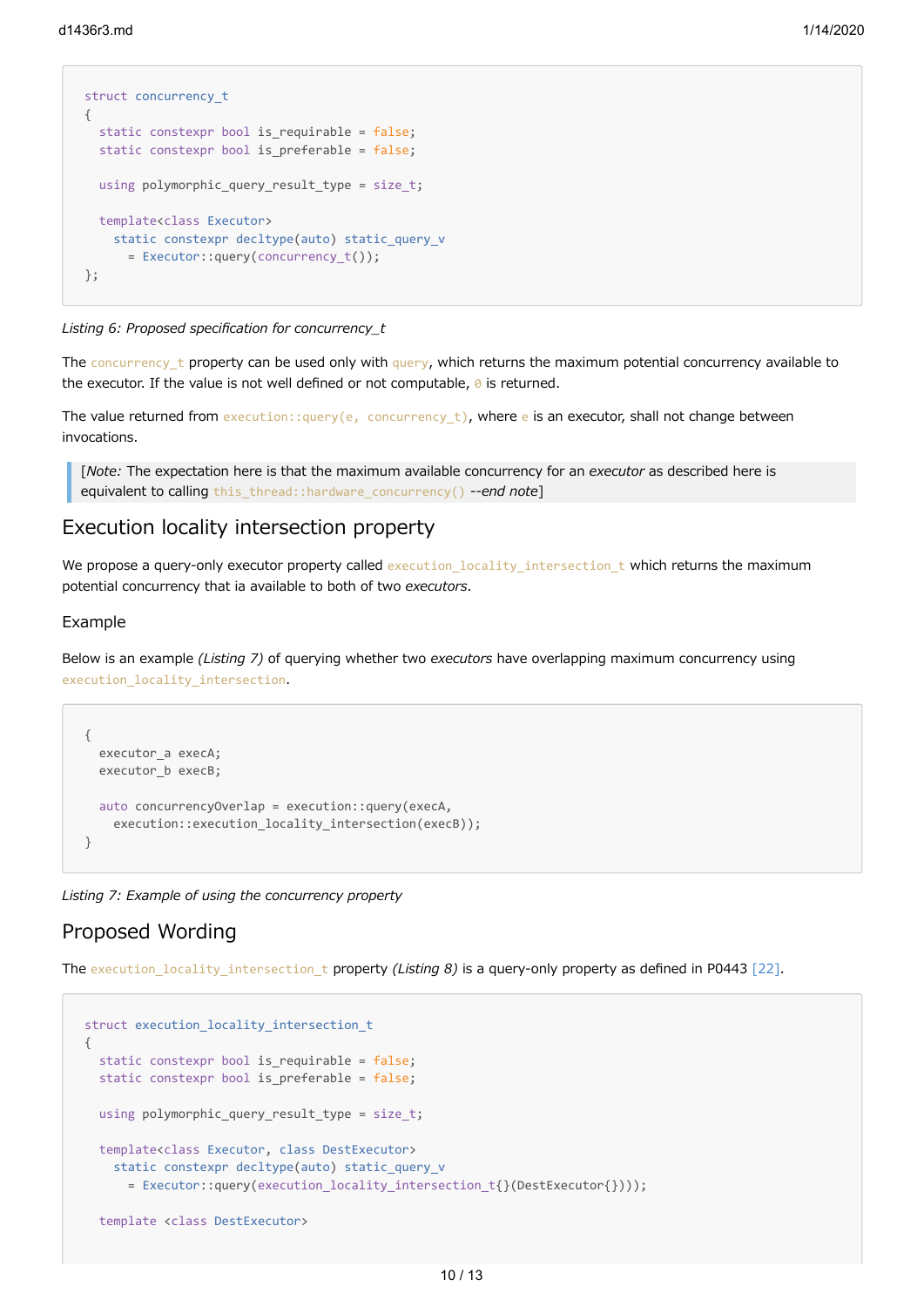```
size t operator()(DestExecutor &&d);
};
```
*Listing 8: Proposed specification for execution\_locality\_intersection\_t*

The execution locality intersection t property can be used only with query, which returns the maximum potential concurrency available to both *executors*. If the value is not well defined or not computable, 0 is returned.

The value returned from execution::query(e1, execution locality intersection  $t(e2)$ ), where e1 and e2 are executors, shall not change between invocations.

[*Note:* The expectation here is that the maximum available concurrency for an *executor* as described here is equivalent to calling this\_thread::hardware\_concurrency() *--end note*]

## Memory locality intersection property

We propose a query-only executor property called execution\_locality\_intersection\_t which specifies whether two *executors* share a common memory locality, such that memory allocated by those *executors* both have similar affinity.

This is useful for determining whether memory local to one *executor* would require migration in order to be local to another *executor*.

#### Example

Below is an example *(Listing 9)* of querying whether two *executors* have common memory locality execution locality intersection.

```
{
   executor_a execA;
   executor_b execB;
   auto concurrencyOverlap = execution::query(execA,
    execution::execution locality intersection(execB));
}
```
*Listing 9: Example of using the concurrency property*

# Proposed Wording

The memory locality intersection t property *(Listing 10)* is a query-only property as defined in P0443 [\[22\]](http://wg21.link/p0443).

```
struct memory_locality_intersection_t
{
  static constexpr bool is requirable = false;
   static constexpr bool is_preferable = false;
 using polymorphic query result type = bool;
   template<class Executor, class DestExecutor>
     static constexpr decltype(auto) static_query_v
       = Executor::query(memory_locality_intersection_t{}(DestExecutor{})));
   template <class DestExecutor>
   bool operator()(DestExecutor &&d);
};
```
*Listing 10: Proposed specification for memory\_locality\_intersection\_t*

The memory\_locality\_intersection\_t property can be used only with query, which returns true if both *executors* share a common address space, and false otherwise. If the value is not well defined or not computable, false is returned.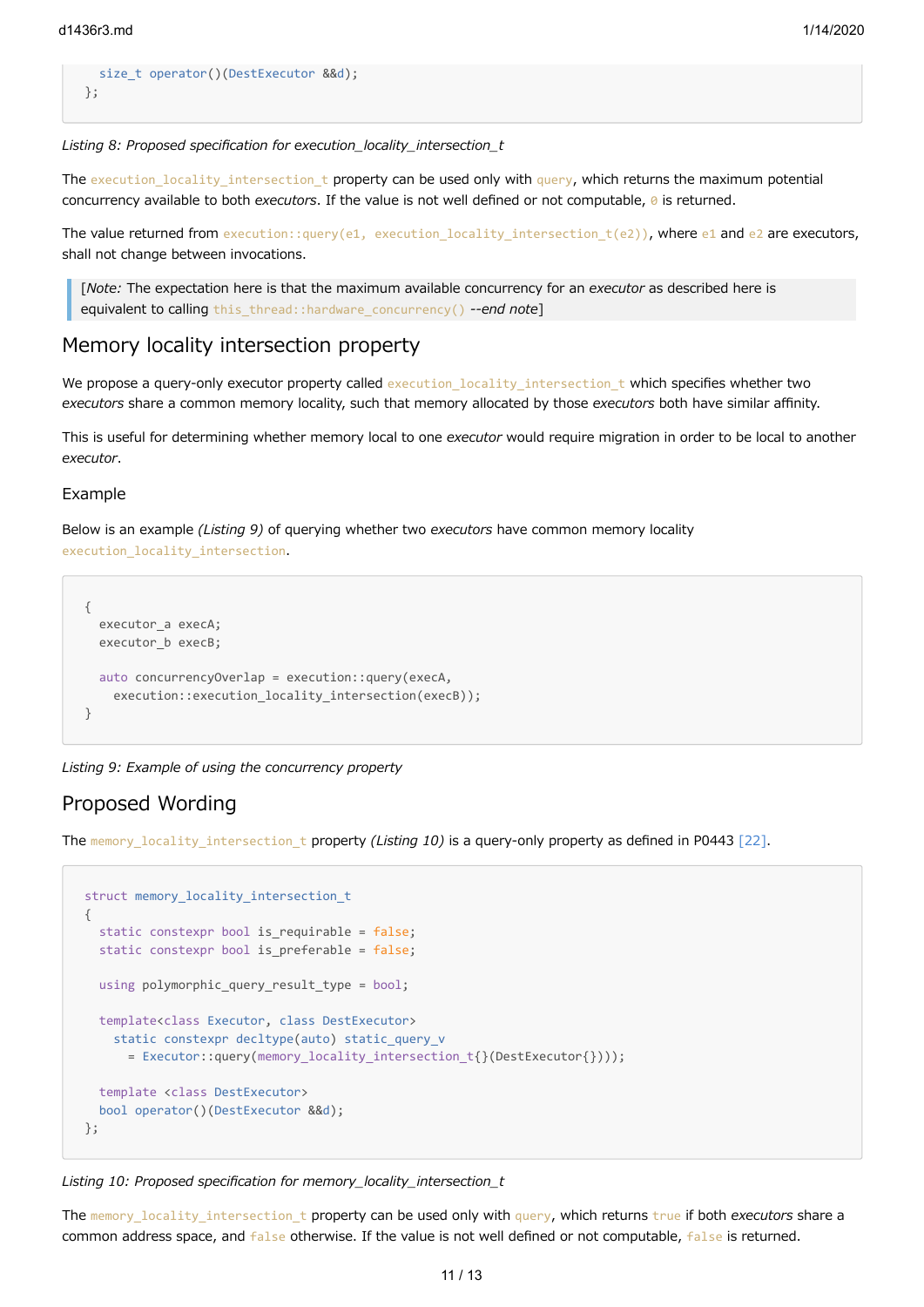The value returned from execution::query(e1, memory\_locality\_intersection\_t(e2)), where e1 and e2 are executors, shall not change between invocations.

# Future Work

There are a number of additional features which we are considering for inclusion in this paper but are not ready yet.

# Iteration space subdivision property

It is defined in this proposal for the bulk execution affinity t properties that when the size in an invocation of execution::bulk\_execute is greater than the *available concurrency* then it is implementation defined how that iteration space is subdivided into a consecutive sequence of work-items. The authors of this proposal intend to propose a follow up property for specifying how an iteration space should be subdivided into chunks in this case.

# Migrating data

This paper currently provides a mechanism for detecting whether two *executors* share a common memory locality. However, it does not provide a way to invoke migration of data allocated local to one *executor* into the locality of another *executor*.

We envision that this mechanic could be facilitated by a customization point on two executors and perhaps a span or mdspan accessor.

# Supporting different affinity domains

This paper currently assumes a NUMA-like system, however there are many other kinds of systems with many different architectures with different kinds of processors, memory and connections between them.

In order to accurately take advantage of the range of systems available now and in the future we will need some way to parameterize or enumerate the different affinity domains which an executor can structure around.

Furthermore, in order to have control over those affinity domains we need a way in which to mask out the components of that domain that we wish to work with.

However, whichever option we opt for, it must be in such a way as to allow further additions as new system architectures become available.

# Acknowledgments

Thanks to Christopher Di Bella, Toomas Remmelg, and Morris Hafner for their reviews and suggestions.

# References

- [\[1\]](http://wg21.link/p0687) P0687: Data Movement in C++
- [\[2\]](https://link.springer.com/chapter/10.1007/978-3-642-30961-8_2) The Design of OpenMP Thread Affinity
- [3] Euro-Par 2011 Parallel Processing: 17th International, Affinity Matters
- [\[4\]](https://www.open-mpi.org/projects/hwloc/) Portable Hardware Locality
- [\[5\]](https://www.khronos.org/registry/SYCL/specs/sycl-1.2.1.pdf) SYCL 1.2.1
- [\[6\]](https://www.khronos.org/registry/OpenCL/specs/opencl-2.2.pdf) OpenCL 2.2
- [\[7\]](http://www.hsafoundation.com/standards/) HSA
- [\[8\]](http://www.openmp.org/wp-content/uploads/openmp-TR5-final.pdf) OpenMP 5.0
- [\[9\]](https://github.com/dcdillon/cpuaff) cpuaff
- [\[10\]](http://pmem.io/) Persistent Memory Programming